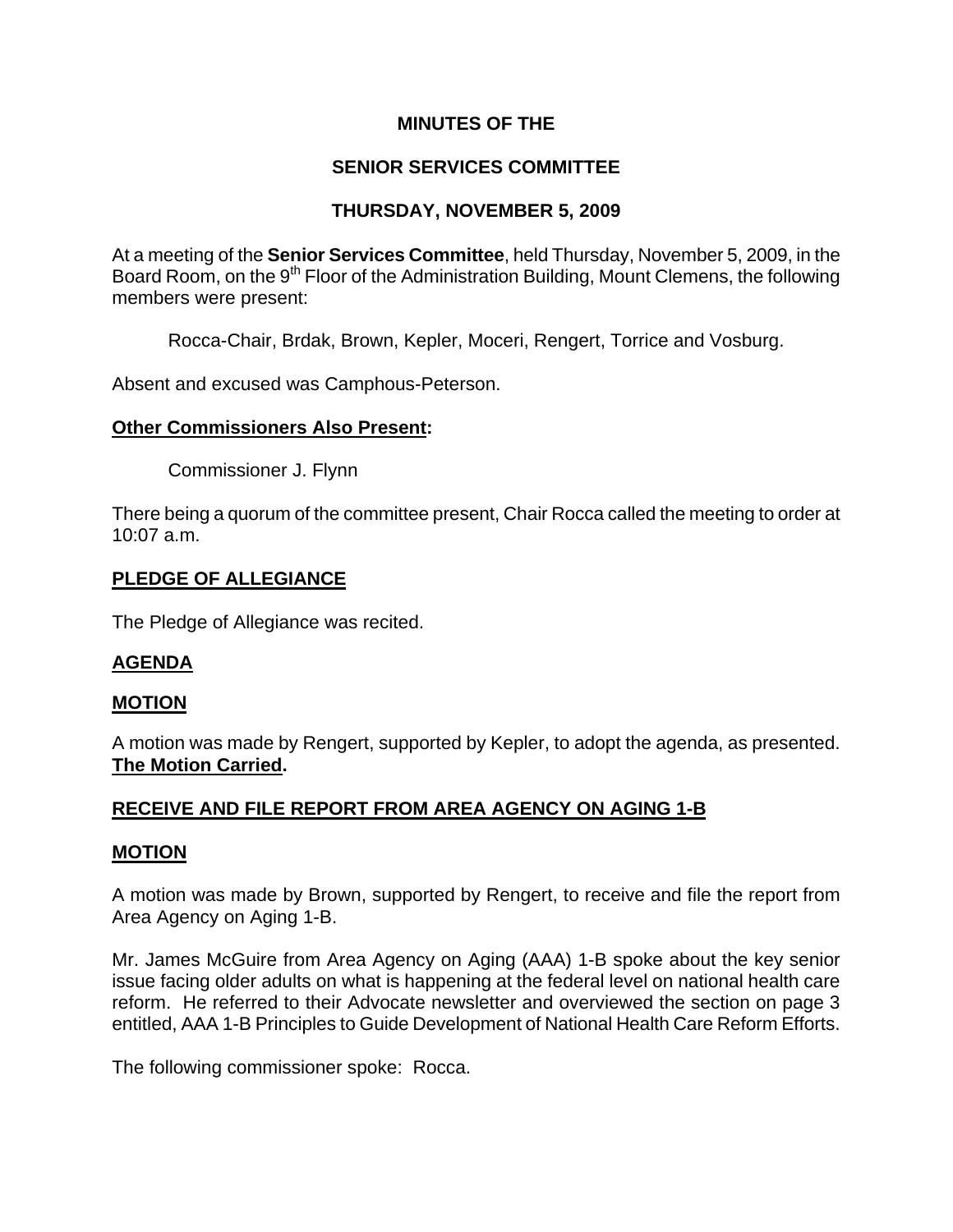Chair Rocca called for a vote on the motion and **The Motion Carried.**

Chair Rocca moved back to agenda item #4, since the item had been skipped in error.

### **MINUTES**

#### **MOTION**

A motion was made by Vosburg, supported by Kepler, to approve the October 1, 2009 minutes of this committee, as written. **The Motion Carried.** 

# **ACCEPT SMART SPECIALIZED SERVICES OPERATING ASSISTANCE PROGRAM THIRD-PARTY CONTRACT FOR FISCAL YEAR 2010**

#### **COMMITTEE RECOMMENDATION – MOTION**

A MOTION WAS MADE BY VOSBURG, SUPPORTED BY RENGERT, TO RECOMMEND THAT THE BOARD OF COMMISSIONERS ACCEPT SMART SPECIALIZED SERVICES OPERATING ASSISTANCE PROGRAM THIRD-PARTY CONTRACT FOR FISCAL YEAR 2010.

The following commissioner spoke: Rengert.

Chair Rocca called for a vote on the motion and **THE MOTION CARRIED.** 

#### **SENIOR SERVICES DEPARTMENT DIRECTOR'S REPORT**

A handout was distributed.

#### **MOTION**

A motion was made by Vosburg, supported by Kepler, to receive and file the Senior Services Department Director's Report.

Ms. Angela Willis gave an overview of her Director's Report and the handout entitled, Monthly Comparison Chart.

She encouraged commissioners to contact their representatives in Lansing to push legislation through on protecting seniors against financial abuse and exploitation perpetrated by financial institutions and families/caretakers.

Lastly, her department will be doing restructuring next year and they will be implemented in 2010 for additional savings above what they have already cut.